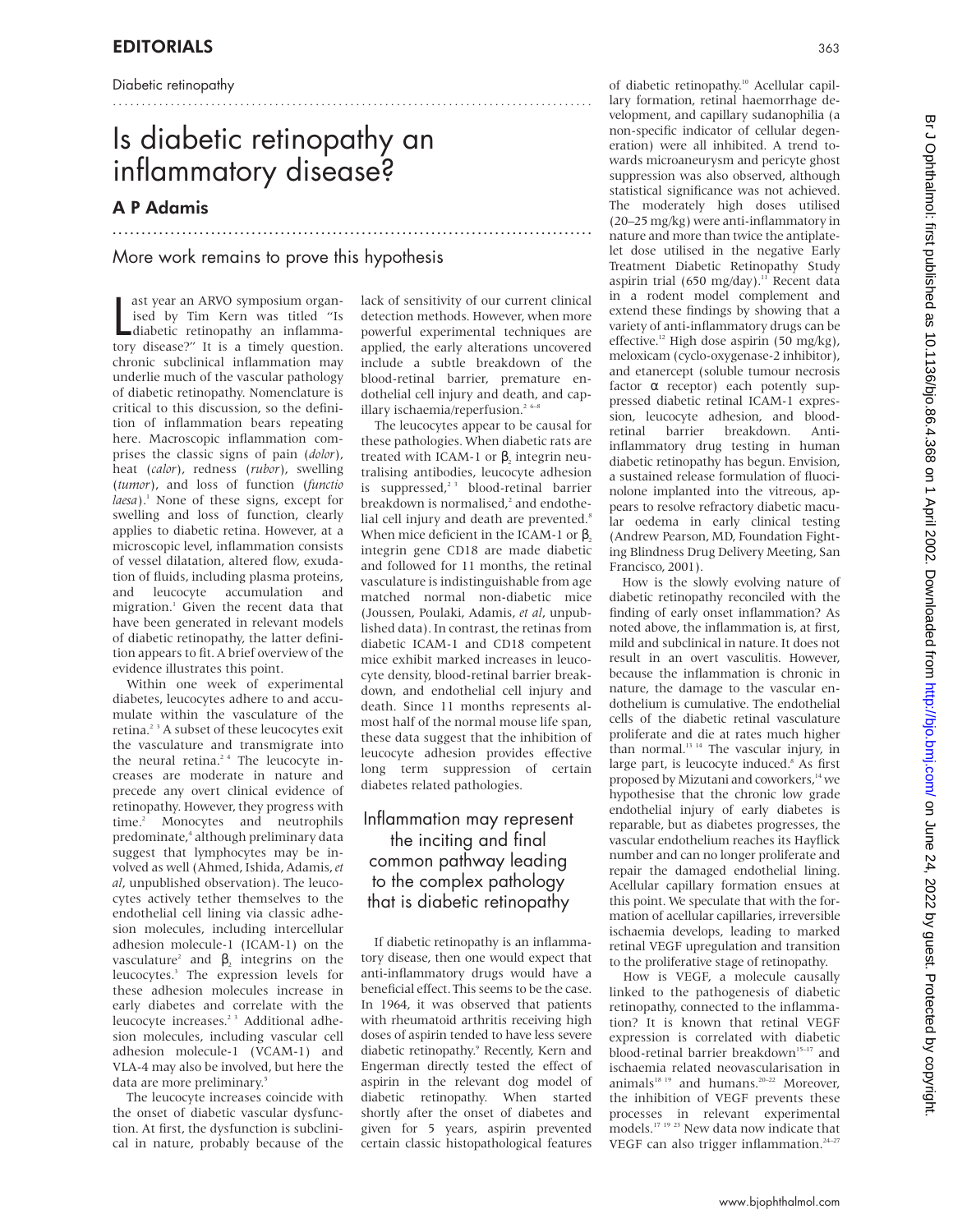In the retina and elsewhere, VEGF can induce ICAM-1 expression and leucocyte adhesion.24–27 Further, monocytes, via VEGF receptors on their surfaces, migrate in response to VEGF.<sup>28</sup> When retinal ICAM-1 bioactivity is blocked, VEGF induced blood-retinal barrier breakdown is almost completely prevented, demonstrating the mechanistic link between the permeability and inflammation enhancing effects of VEGF.<sup>26</sup> In experimental diabetes, retinal VEGF levels increase within one week. When the endogenous retinal VEGF bioactivity is blocked with a soluble receptor, the ICAM-1 upregulation, leucocyte adhesion, and blood-retinal barrier breakdown are all prevented.17 29 Taken together, these data strongly suggest that retinal VEGF upregulation occurs early in diabetes and serves as an important upstream inducer of early retinal inflammation. What triggers VEGF expression in the first place? There are no definitive answers as yet. However, changes in glucose concentration per se can alter VEGF expression<sup>30</sup> and may represent a direct proximal upstream stimulus. As diabetes progresses, other stimuli, including advanced glycation end products<sup>31</sup> and reactive oxygen intermediates,<sup>32</sup> probably serve to further increase VEGF expression.

How relevant are the experimental data to human diabetic retinopathy? Rodent retinas, although lacking the ability to develop bone fide proliferative diabetic retinopathy, exhibit almost all the biochemical, pathophysiological, and histopathological features of background retinopathy. These include bloodretinal barrier breakdown, altered blood flow, vessel dilatation, microaneurym formation, basement membrane thickening, intraretinal microvascular abnormalities (IRMA), accelerated endothelial cell proliferation and death, pericyte loss, neural cell death, acellular capillary formation, haemorrhage formation, platelet microthrombi, and VEGF upregulation. However, care must to taken when extrapolating data generated in rodents to humans. An ongoing anti-ICAM-1 trial in Crohn's disease is showing some promise in humans. However, anti-CD18 trials for stroke and myocardial infarction, although supported by rodent data, failed quite spectacularly in humans. Yet the body of correlative evidence in the case of human diabetic retinopathy is greater than that for stroke and myocardial infarction. McLeod and coworkers, in a landmark early study, found a marked increase in leucocyte density and retinal vascular ICAM-1 immunoreactivity in human eyes with diabetic retinopathy.<sup>33</sup> Others have shown that human diabetic leucocytes are more activated and less deformable,<sup>34</sup> and that patients with diabetic retinopathy have a more pronounced stimulus induced expression of leucocyte adhesion molecules.<sup>33</sup> In addition, circulating adhesion molecule levels, shed from activated leucocytes and endothelium, are elevated in patients with progressively worsening retinopathy.<sup>35</sup> Nevertheless, more evidence is needed.

Taken together, a body of data has been generated indicating that diabetic retinopathy is a low grade inflammatory disease. Inflammation, specifically leucocyte adhesion to the retinal vasculature, may represent the inciting and final common pathway leading to the complex pathology that is diabetic retinopathy. However, more work remains to directly prove this hypothesis, especially in human diabetic retinopathy. The latter, after all, is the only model that really counts.

Br J Ophthalmol 2002;86:363–365

.....................

#### Author's affiliations

A P Adamis, Massachusetts Eye and Ear Infirmary, 243 Charles Street, Boston MA, 02114, USA; tony\_adamis@meei.harvard.edu

#### REFERENCES

- 1 Gallin JI, Snyderman R. Overview. In: Gallin JI, Snyderman R, eds. Inflammation. 3rd ed. Philadelphia: Lippincott Williams & Wilkins, 1999:1–4.
- 2 Miyamoto K, Khosrof S, Bursell SE, et al. Prevention of leukostasis and vascular leakage in streptozotocin-induced diabetic retinopathy via intercellular adhesion molecule-1 inhibition. Proc Natl Acad Sci USA 1999;96:10836–41.
- 3 Canas-Barouch F, Miyamoto K, Allport JR, et al. Integrin-mediated neutrophil adhesion and retinal leukostasis in diabetes. Invest Ophthalmol Vis Sci 2000;41:1153–8
- 4 Schroder S, Palinski W, Schmid-Schonbein GW. Activated monocytes and granulocytes, capillary nonperfusion, and neovascularization in diabetic retinopathy. Am J Pathol 1991;139:81–100.
- 5 Joussen AM, Huang S, Poulaki V, et al. In vivo retinal gene expression in early diabetes. Invest Ophthalmol Vis Sci 2001;42:3047–57.
- 6 Miyamoto K, Hiroshiba N, Tsujikawa A, et al. In vivo demonstration of increased leukocyte entrapment in retinal microcirculation of diabetic rats. Invest Ophthalmol Vis Sci 1998;39:2190–4.
- 7 Xu Q, Qaum T, Adamis AP. Sensitive blood-retinal barrier breakdown quantitation using Evans blue. Invest Ophthalmol Vis Sci 2001;42:789–94.
- 8 **Joussen AM**, Murata T, Tsujikawa A, et al. Leukocyte-mediated endothelial cell injury and death in the diabetic retina. Am J Pathol 2001;158:147–52.
- 9 Powell EDU, Field RA. Diabetic retinopathy in rheumatoid arthritis. Lancet 1964; 2:17–18.
- 10 Kern TS, Engerman RL. Pharmacological inhibition of diabetic retinopathy: aminoguanidine and aspirin. Diabetes 2001;50:1636–42.
- 11 Early Treatment Diabetic Retinopathy Study. Effects of aspirin treatment on diabetic retinopathy. ETDRS report number 8.
- Ophthalmology 1991:**98**;757–65.<br>12 **Joussen AM**, Poulaki V, Mitsiades N, et al. Non-steroidal anti-inflammatory drugs prevent early diabetic retinopathy via TNF-alpha suppression. FASEB J 2002; (in press).
- 13 Sharma NK, Gardiner TA, Archer DB. A morphologic and autoradiographic study of cell death and regeneration in the retinal microvasculature of normal and diabetic rats. Am J Ophthalmol 1985;100:51-60.
- 14 Mizutani M, Kern TS, Lorenzi M. Accelerated death of retinal microvascular cells in human and experimental diabetic retinopathy. J Clin Invest 1996;97:2883–90.
- 15 Murata T, Ishibashi T, Khalil A, et al. Vascular endothelial growth factor plays a role in hyperpermeability of diabetic retinal vessels. Ophthalmic Res 1995;27:48–52.
- 16 Vinores SA, Youssri AI, Luna JD, et al. Upregulation of vascular endothelial growth factor in ischemic and non-ischemic human and experimental retinal disease. Histol Histopath 1997;12:99–109.
- 17 Qaum T, Xu Q, Joussen AM, et al. VEGF-initiated blood-retinal barrier breakdown in early diabetes. Invest Ophthalmol Vis Sci 2002;42:2408–13.
- 18 Miller J, Adamis AP, Shima DT, et al. Vascular endothelial growth factor/vascular permeability factor is temporally and spatially correlated with ocular angiogenesis in a primate model. Am J Pathol 1994·**145**:574–84
- 19 Aiello LP, Pierce EA, Foley ED, et al. Suppression of retinal neovascularization in vivo by inhibition of vascular endothelial growth factor (VEGF) using soluble<br>VEGF-receptor chimeric proteins. *Proc Natl* Acad Sci USA 1995;92:10457-61.
- 20 Adamis AP, Miller J, Bernal M-T, et al. Increased vascular endothelial growth factor levels in the vitreous of eyes with proliferative diabetic retinopathy. Am J Ophthalmol  $1994 \cdot 118 \cdot 445 - 50$
- 21 Aiello LP, Avery RL, Arrigg PG, et al.<br>Vascular endothelial growth factor in ocular fluid of patients with diabetic retinopathy and other retinal disorders. N Engl J Med 1994;331:1480–7.
- 22 Malecaze F, Clamens S, Simorre-Pinatel V, et al. Detection of vascular endothelial growth factor messenger RNA and vascular endothelial growth factor-like activity in proliferative diabetic retinopathy. *Arch*<br>Ophthalmol 1994;**112**:1476–82.
- 23 Adamis AP, Shima DT, Tolentino MJ, et al. Inhibition of vascular endothelial growth factor prevents retinal ischemia-associated iris neovascularization in a nonhuman primate. Arch Ophthalmol 1996;114:66–71.
- 24 Melder RJ, Koenig GC, Witwer BP, et al. During angiogenesis, vascular endothelial growth factor and basic fibroblast growth factor regulate natural killer cell adhesion to tumor endothelium. Nat Med 1996;2:992–7.
- 25 Detmar M, Brown LF, Schon MP, et al. Increased microvascular density and enhanced leukocyte rolling and adhesion in the skin of VEGF transgenic mice. J Invest Dermatol 1998;111:1-6.
- 26 Miyamoto K, Khosrof S, Bursell S-E, et al. Vascular endothelial growth factor-induced retinal vascular permeability is mediated by intercellular adhesion molecule-1 (ICAM-1). Am J Pathol 2000;156:1733-9.
- 27 Lu M, Perez V, Ma N, et al. VEGF increases retinal vascular ICAM-1 expression in vivo. Invest Ophthalmol Vis Sci 1999;40:1808–12.
- 28 Clauss M, Gerlach M, Gerlach H, et al. Vascular permeability factor: a tumor-derived polypeptide that induces endothelial cell and monocyte procoagulant activity, and promotes monocyte migration. J Exp Med 1990;172:1535-45.
- 29 Joussen AM, Poulaki V, Qin W, et al. Retinal VEGF induces ICAM-1 and eNOS expression and initiates diabetic retinal leukocyte adhesion in vivo. Am J Pathol 2002;160: 501–9.
- 30 Shweiki D, Neeman M, Itin A, et al. Induction of vascular endothelial growth factor expression by hypoxia and by glucose deficiency in multicell spheroids: implications for tumor angiogenesis. Proc Natl Acad Sci USA 1995:92:768-72.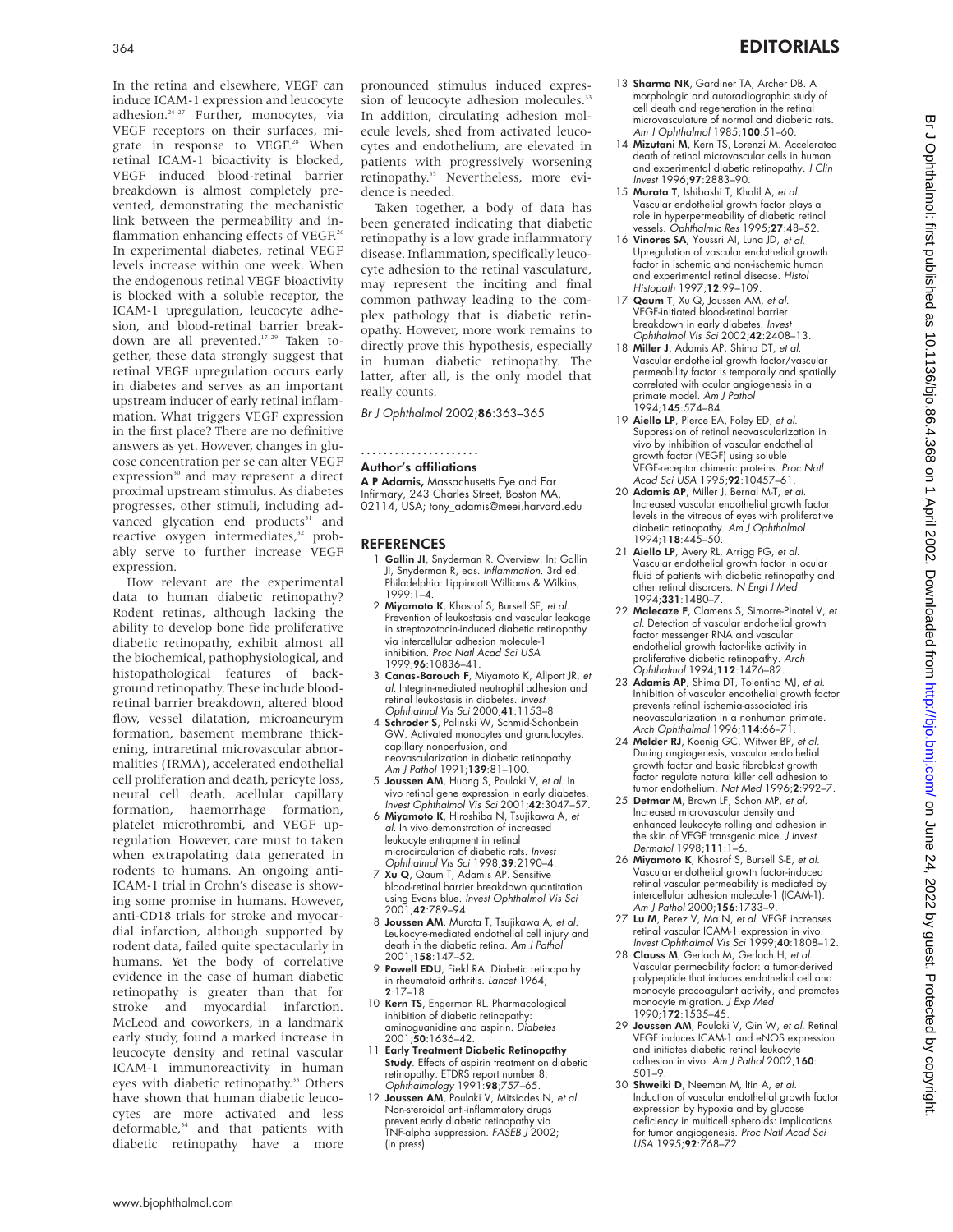## EDITORIALS <sup>365</sup>

- 31 Lu M, Kuroki M, Amano S, et al. Advanced glycation end products increase retinal vascular endothelial growth factor expression. J Clin Invest 1998;101:1219-24.
- 32 Kuroki M, Voest EE, Amano S, et al. Reactive oxygen intermediates increase vascular endothelial growth factor expression in vitro and in vivo. J Clin Invest 1996;98: 495–504.

### Diabetic retinopathy

# Blood pressure control and diabetic retinopathy

...................................................................................

...................................................................................

## R Klein, B E K Klein

## New insights

t is nearly 25 years since the Diabetic<br>
Retinopathy Study, a multicentred<br>
controlled clinical trial, first reported<br>
the efficacy of treatment by photocoagut is nearly 25 years since the Diabetic Retinopathy Study, a multicentred the efficacy of treatment by photocoagulation of proliferative diabetic retinopathy with high risk characteristics for visual loss.<sup>1</sup> In 1985, the Early Treatment Diabetic Retinopathy Study (ETDRS) demonstrated the beneficial effects of focal laser treatment for clinically significant macular oedema in patients with diabetes.<sup>2</sup> Based on data from these studies, it was estimated that timely detection and photocoagulation treatment of vision threatening retinopathy could prevent nearly 95% of severe visual loss in patients with diabetes.<sup>3</sup> Despite the resulting development of guidelines and education and screening programmes for early detection and treatment of these problems, diabetic retinopathy still remains an important cause of visual loss.<sup>4-6</sup> More recently, the Diabetes Control and Complications Trial  $(DCCT)^{7-12}$  and the United Kingdom Prospective Diabetes Study (UKPDS)<sup>13-15</sup> have demonstrated the efficacy and cost effectiveness of glycaemic control in reducing the incidence and progression of retinopathy. However, data from these and other studies<sup>12 16 17</sup> have confirmed how difficult it is to achieve and maintain good glycaemic control over a long period. For this reason, intervention on other risk factors such as hypertension have been studied in an effort to decrease the risk of visual loss due to diabetic retinopathy. The purpose of this commentary is to briefly describe new findings regarding the role of blood pressure control in the prevention of visual loss in people with diabetes and to review whether specific classes of antihypertensive medications are associated with reduced incidence and progression of retinopathy even in normotensive people with diabetes.

#### IS BLOOD PRESSURE ASSOCIATED WITH DIABETIC RETINOPATHY AND MACULAR OEDEMA?

33 McLeod DS, Lefer DJ, Merges C, et al. Enhanced expression of intracellular adhesion molecule-1 and P-selectin in the diabetic human retina and choroid. Am J Pathol

34 Pecsvarady Z, Fisher TC, Darwin CH, et al. Decreased polymorphonuclear leukocyte deformability in NIDDN. Diabetes Care

1995;147:642–53.

1994;17:57–63.

Increased blood pressure has been hypothesised, through the effects of increased blood flow, to damage the retinal capillary endothelial cells in eyes of people with diabetes.<sup>18</sup> This hypothesis has been supported by observations from clinical studies which showed an association between hypertension and the presence and severity of retinopathy in people with diabetes.<sup>19-22</sup>

While cross sectional data suggest that hypertension is associated with diabetic retinopathy, longitudinal data have been inconsistent.23–30 The UKPDS showed that the incidence of retinopathy was associated with systolic blood pressure.<sup>30</sup> Of the 1919 patients with older onset (type 2) diabetes from that study with retinal photographs taken at diagnosis and 6 years later, systolic blood pressure was significantly associated with retinopathy incidence (type 2). Those in the top tertile range at baseline (systolic blood pressure  $\geq$  140 mm Hg) were 2.8 times (95% confidence interval) as likely to develop retinopathy as people in the lowest tertile range (systolic blood pressure <125 mm Hg). There was no relation of systolic blood pressure at baseline with retinopathy progression. In the Wisconsin Epidemiologic Study of Diabetic Retinopathy (WESDR), diastolic blood pressure was a significant predictor of progression of diabetic retinopathy to proliferative diabetic retinopathy over 14 years of follow up in patients with younger onset (type 1) diabetes mellitus, independent of glycosylated haemoglobin and the presence of gross proteinuria.<sup>31</sup> However, neither systolic or diastolic blood pressure nor hypertension at baseline were associated with the incidence and progression of retinopathy in people with type 2 diabetes

- 35 Rao KM, Hatchell DL, Cohen HJ, et al. Alterations in stimulus-induced integrin expression in peripheral blood neutrophils of patients with diabetic retinopathy. *Am J Med*<br>Sci 1997;**313**:131–7.
- 36 Olson JA, Whitelaw CM, McHardy KC, et al. Soluble leucocyte adhesion molecules in diabetic retinopathy stimulate retinal endothelial cell migration. Diabetologia 1997;40:1166–71.

mellitus.32 In the WESDR, patients with older onset diabetes with high blood pressure and retinopathy were at a higher risk of death than people with high blood pressure without retinopathy, and the inability to find a relation between progression of retinopathy and blood pressure may have been due, in part, to this selective mortality. However, diastolic blood pressure in the fourth quartile range was found to be associated with a 330% increased 4 year risk of developing macular oedema compared to the first quartile range in those with younger onset diabetes mellitus and a 210% increased risk in those with older onset diabetes in that study.<sup>33</sup>

#### DOES CONTROL OF BLOOD PRESSURE REDUCE THE RISK OF INCIDENCE AND PROGRESSION OF RETINOPATHY? IF SO, IS THE TYPE OF MEDICATION USED TO CONTROL BLOOD PRESSURE IMPORTANT?

Results from three clinical trials have recently been published regarding the association of blood pressure control and type of antihypertensive medication used with the incidence and progression of retinopathy.34–38 The EURODIAB Controlled Trial of Lisinopril in Insulin Dependent Diabetes Mellitus (EUCLID) Study sought to examine the role of an angiotensin converting enzyme (ACE) inhibitor in reducing the incidence and progression of retinopathy.<sup>34</sup> The subjects included a group of largely normotensive younger onset diabetic patients of whom 85% did not have microalbuminuria at baseline. The study showed a statistically significant 50% reduction in the progression of retinopathy in those taking lisinopril over a 2 year period compared to those not on blood pressure medication, after adjustment for glycaemic control. Progression to proliferative retinopathy was also reduced by 82% in the group taking lisinopril compared to the group treated with the placebo. After controlling for study site, the difference between treatment groups was no longer statistically significant (p=0.06). There was no significant interaction with blood glucose control. It has been postulated that ACE inhibitors, such as lisinopril, might have an effect independent of blood pressure lowering through a number of possible mechanisms which included a beneficial haemodynamic effect, enhancement of nitric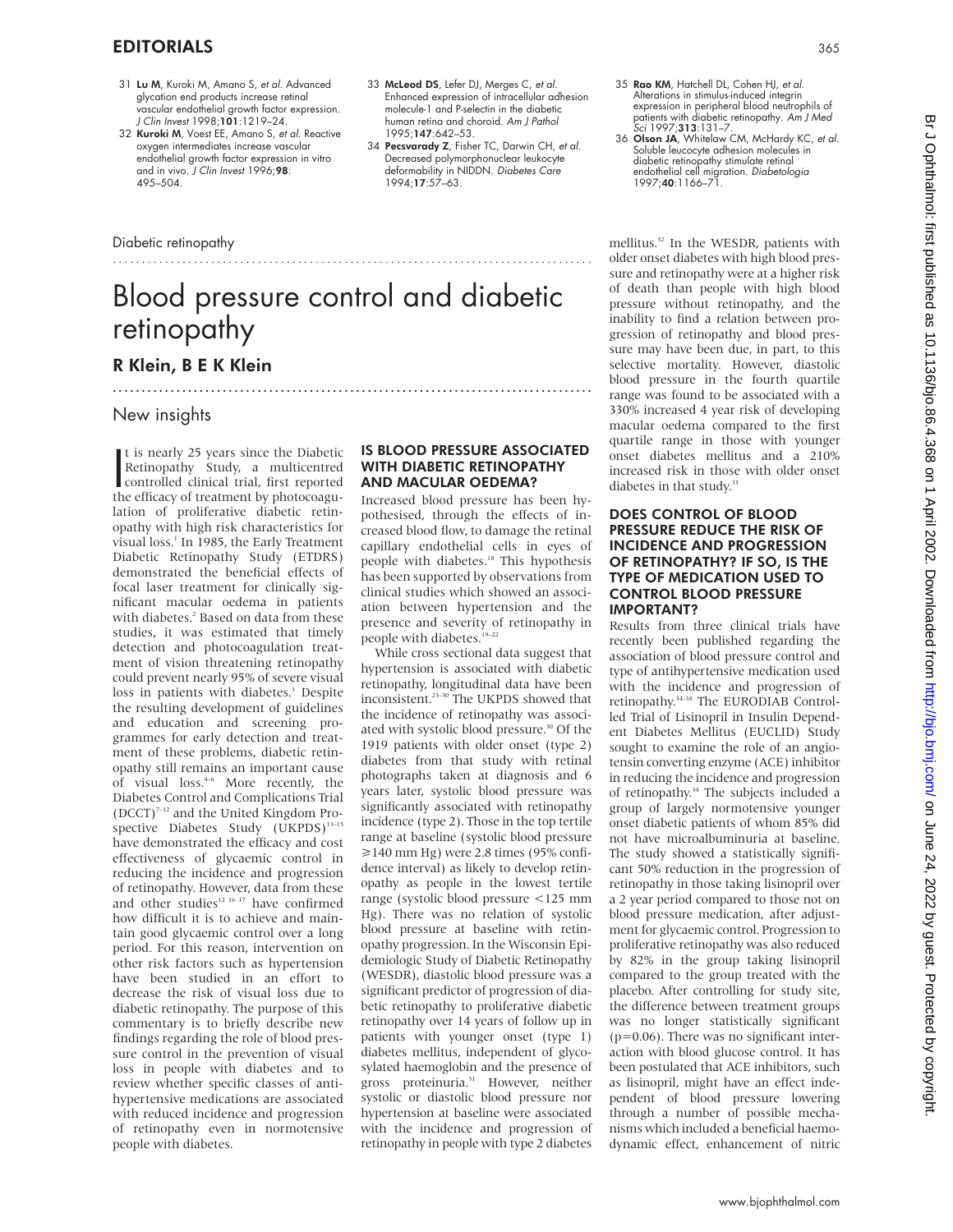oxide resulting in a reduction of endothelial dysfunction, blockage of induction of vascular endothelial growth factor receptors, and reduction of metalloproteinase activity improving the blood-retinal barrier.39 It may also be true that higher blood pressure, even in the "normal range," is still associated with risk, and thus lowering blood pressure at all levels might be beneficial to the retina. This is consistent with observations from the UKPDS which reported that there was no evidence of a threshold effect of systolic blood pressure for the incidence of microvascular complications in people with type 2 diabetes mellitus.<sup>36</sup>

The UKPDS also sought to determine whether lower blood pressure achieved with either a β blocker or an ACE inhibitor was beneficial in reducing macrovascular and microvascular complications associated with type 2 diabetes mellitus.<sup>37</sup> A total of 1048 patients with hypertension (mean blood pressure 160/94 mm Hg) were randomised to a regimen of tight control of blood pressure with either captopril or atenolol and another 390 patients to less tight control. The aim in the group randomised to tight control was to achieve blood pressure values <150/<85 mm Hg. If these goals were not met with maximal doses of a β blocker or ACE inhibitor, additional medications were prescribed, including a loop diuretic, a calcium channel blocker, and a vasodilator. The aim in the "control" or conventionally treated group was to achieve blood pressure values <180/<105 mm Hg. Tight blood pressure control resulted in a 35% reduction in retinal photocoagulation compared to conventional control. After 7.5 years of follow up, there was a 34% reduction in the rate of progression of retinopathy by two or more steps using the modified ETDRS severity scale and a 47% reduction in the incidence of deterioration of visual acuity by three lines or more using the ETDRS charts (for example, a reduction in vision from 20/30 to 20/60 or worse on a Snellen chart). It is assumed that the effect was largely due to a reduction in the incidence of diabetic macular oedema. Atenolol and captopril were equally effective in reducing the risk of developing these retinal microvascular complications. The effects of blood pressure control were independent of those of glycaemic control. These findings support the recommendations for tight blood pressure control in patients with type 2 diabetes mellitus as a means of preventing visual loss from diabetic retinopathy.

The Appropriate Blood Pressure Control in Diabetes (ABCD) Trial was a prospective randomised masked clinical trial comparing the effects of intensive (diastolic blood pressure goal of 75 mm Hg) and moderate (diastolic blood pressure of 80–89 mm Hg) blood pressure control in 470 hypertensive subjects (baseline diastolic blood pressure of  $\geq 90$ 

mm Hg) with type 2 diabetes mellitus.<sup>38</sup> People were randomised to nisoldipine 10 mg/day (titrated up to 60 mg/day as needed), enalapril 5 mg/day (titrated up to 40 mg/day as needed), or placebo as the initial hypertensive medication.<sup>38</sup> If single study medication alone did not achieve the target blood pressure, then metoprolol followed by hydrochlorothiazide was added until the target blood pressure was achieved. The mean blood pressure achieved was 132/78 mm Hg in the intensive group and 138/86 mm Hg in the moderate control group. Over a 5 year follow up period, there was no difference between the intensive and moderate groups with regard to progression of diabetic retinopathy. There was no difference in nisoldipine versus enalapril in progression of retinopathy. The authors concluded that lack of efficacy in their study compared to the UKPDS might have resulted from the shorter time period of the ABCD trial (5 years versus 9 years on average for the UKPDS), lower average blood pressure control in the ABCD trial (144/82 mm Hg versus 154/87 mm Hg in the UKPDS), and poorer glycaemic control in the ABCD trial than the UKPDS. It is possible that there is a threshold effect below which there is no or minimal effect of reducing the risk of progression of retinopathy by further reduction of blood pressure. Results from other clinical trials that are currently under way should provide more information regarding the relative efficacy of blood pressure control and specific antihypertensive medications in reducing the progression of retinopathy in people with diabetes.

## **CONCLUSIONS**

Hypertension in people with diabetes is common, affecting 30% of people with younger onset diabetes mellitus and 75% with older onset diabetes mellitus (Klein R, unpublished data). It is often poorly controlled with only about 60% of those with younger onset diabetes mellitus and 42% of those with older onset diabetes mellitus achieving normal blood pressure (Klein R, unpublished data). While observational longitudinal data show an association of blood pressure with long term incidence and progression of retinopathy, there is no clinical trial evidence that blood pressure control prevents the incidence and progression of retinopathy in those with type 1 diabetes mellitus. The data for people with type 2 diabetes mellitus are not consistent. The efficacy of blood pressure control for retinopathy in people with hypertension and diabetes may be a moot point because of the known serious systemic sequelae (for example, higher risk of cardiovascular disease, nephropathy, and amputation) of uncontrolled hypertension. For these reasons the American Diabetes Association has issued guidelines for targeted

systolic blood pressure levels of <130 mm Hg and diastolic blood pressure levels of <85 mm Hg.40 Whether lowering of blood pressures already in the normal range is beneficial, is still unknown.

An important unanswered question is: do specific types of antihypertensive agents, such as ACE inhibitors, have a beneficial effect in preventing the incidence and progression of retinopathy in diabetic people who are normotensive? The EUCLID data are suggestive for people with type 1 diabetes mellitus, but the findings are not conclusive owing to the small sample size in that study.<sup>34</sup> The UKPDS data show no difference in the efficacy of ACE inhibitors and β blockers with regard to retinopathy progression in people with type 2 diabetes mellitus, suggesting that blood pressure lowering and not the type of medication was more important in people with moderately severe hypertension.<sup>37</sup> Thus, ophthalmologists at this point should not be recommending a specific type of antihypertensive medication, such as ACE inhibitors, be used for reducing the risk of progression of diabetic retinopathy in normotensive individuals. These medications may be costly and are not without risk. However, for diabetic people with cardiovascular disease, microalbuminuria, or nephropathy, this too may be a moot point. Data from the Heart Outcomes Prevention Evaluation (HOPE) study showed that ramipril, an ACE inhibitor, substantially lowered the risk of death from cardiovascular disease by 37%, stroke by 33%, myocardial infarction by 22% , need for revascularisation procedure by 17%, and overt nephropathy by 24% in a group of diabetic patients (n=3577, of whom 56% had known hypertension) participating in that study.41 42 These findings resulted despite a very small reduction in blood pressure. A large randomised controlled clinical trial, the DIRECT study, has just begun with its major objective to examine the efficacy of use of ACE inhibitors to prevent incidence and progression of retinopathy in people with type 1 and type 2 diabetes mellitus.

## ACKNOWLEDGEMENTS

This research is supported by National Institutes of Health grants EYO3083, EY12198, and NL59259. RK is a member of the Steering Committee of the DIRECT trial sponsored by Astra-Zeneca.

Br J Ophthalmol 2002;86:365–367

.....................

## Authors' affiliations

R Klein, B E K Klein, Department of Ophthalmology and Visual Sciences, University of Wisconsin-Madison, 610 North Walnut Street, 460 WARF, Madison, WI 53705-2397, USA

Correspondence to: Ronald Klein; kleinr@epi.ophth.wisc.edu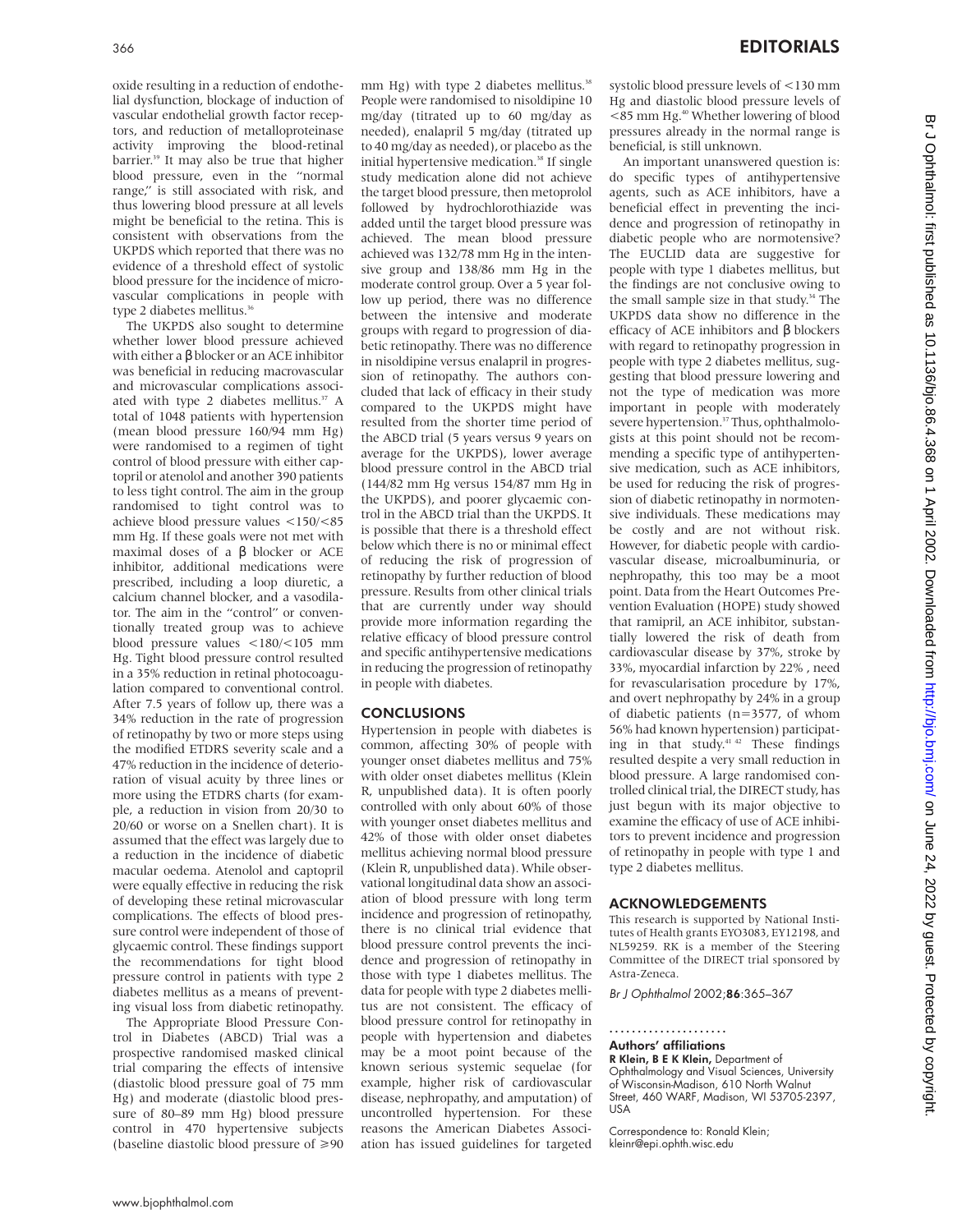## EDITORIALS <sup>367</sup>

#### **REFERENCES**

- 1 Diabetic Retinopathy Study Research **Group**. Preliminary report on effects of<br>photocoagulation therapy. A*m J Ophthalmol* 1976;81:383–96.
- 2 ETDRS Research Group. Photocoagulation for diabetic macular edema. *Arch Ophthalmol*<br>1985;**103**:1796–806.
- 3 Ferris FL III. How effective are treatments for diabetic retinopathy? JAMA 1993;269:1290–1.
- 4 International Diabetes Federation. Diabetes care and research in Europe: the Saint Vincent Declaration. Diabet Med 1990;7:360.
- 5 The National Eye Health Education Program. From Vision Research to Eye Health Education: Planning the Partnership. Bethesda, MD: National Institutes of Health; March 1990. Available from National Institutes of Health, Box 20/20, Bethesda, MD 20892.
- 6 American Diabetes Association. Diabetic retinopathy. Position statement. Diabetes Care 1998;21:157–9.
- 7 The Diabetes Control and Complications Trial Research Group. The effect of intensive treatment of diabetes on the development and progression of long-term complications in insulin-dependent diabetes mellitus. N Engl J Med 1993;329:977–86.
- 8 The Diabetes Control and Complications Trial Research Group. The effect of intensive diabetes treatment on the progression of diabetic retinopathy in insulin-dependent diabetes mellitus: the Diabetes Control and Complications Trial. Arch Ophthalmol 1995;113 36–51.
- 9 The Diabetes Control and Complications Trial Research Group. Progression of retinopathy with intensive versus conventional treatment in the Diabetes Control and Complications Trial. Ophthalmology 1995;102:647–61.
- 10 The Diabetes Control and Complications Trial Research Group. The absence of a glycemic threshold for the development of long-term complications: the perspective of the Diabetes Control and Complications Trial. Diabetes 1996;45:1289–98.
- 11 The Diabetes Control and Complications Trial Research Group. Lifetime benefits and costs of intensive therapy as practiced in the Diabetes Control and Complications Trial. JAMA 1996;276:1409–15.
- 12 The Diabetes Control and Complications Trial/Epidemiology of Diabetes Interventions and Complications Research Group. Retinopathy and nephropathy in patients with type 1 diabetes four years after a trial of intensive therapy. N Engl J Med 2000;342:381–9.
- 13 UK Prospective Diabetes Study Group. Intensive blood-glucose control with sulphonylureas or insulin compared with conventional treatment and risk of complications in patients with type 2 diabetes (UKPDS 33). Lancet 1998;352:837–53.
- 14 UK Prospective Diabetes Study Group. Effect of intensive blood-glucose control with metformin on complications in overweight patients with type 2 diabetes (UKPDS 34). .<br>Lancet 1998;**352**:854–65.
- 15 Gray A, Raikou M, McGuire A, et al. Cost effectiveness of an intensive blood glucose control policy in patients with type 2 diabetes: economic analysis alongside randomised controlled trial (UKPDS 41). BMJ 2000;320:1373–8.
- 16 Harris MI. Health care and health status and outcomes for patients with type 2 diabetes. Diabetes Care 2000;23:754–8.
- 17 Klein R, Klein BEK, Moss SE, et al. The medical management of hyperglycemia over a 10-year period in people with diabetes. Diabetes Care 1996;19:44–50.
- 18 Kohner EM. Diabetic retinopathy. Br Med Bull 1989;45:148–73
- 19 Davis MD. Diabetic retinopathy, diabetic control, and blood pressure. Transplant Proc 1986;18:1565–8.
- 20 Fujisawa T, Ikegami H, Yamato E, et al. Association of plasma fibrinogen level and blood pressure with diabetic retinopathy and renal complications associated with proliferative diabetic retinopathy in type II diabetes mellitus. Diabet Med 1999;16:522–6
- 21 Chase HP, Garg SK, Jackson WE, et al. Blood pressure and retinopathy in type 1<br>diabetes. *Ophthalmology* 1990;**97**:155–9.<br>22 **Gillow JT**, Gibson JM, Dodson PM.
- Hypertension and diabetic retinopathy—what's the story? *Br J*<br>Ophthalmol 1999;**83**:1083–7.
- 23 Norgaard K, Feldt-Rasmussen B, Deckert T. Is hypertension a major independent risk factor for retinopathy in type 1 diabetes. *Diabetic*<br>Med 1991**;8**:334–7.
- 24 Teuscher A, Schnell H, Wilson PWF Incidence of diabetic retinopathy and relationship to baseline plasma glucose and blood pressure. Diabetes Care 1988;11:246–51.
- 25 Haffner SM, Fong D, Stern MP, et al. Diabetic retinopathy in Mexican Americans and non-Hispanic whites. Diabetes 1988;37:878-84.
- 26 Hamman RF, Mayer EJ, Moo-Young GA, et al. Prevalence and risk factors of diabetic retinopathy in non-Hispanic whites and Hispanics with NIDDM San Luis Valley
- Diabetes Study. *Diabetes* 1989;**38**:1231–7.<br>27 **Kostraba JN**, Klein R, Dorman JS, *et al*. The Epidemiology of Diabetes Complications Study. IV. Correlates of diabetic background and proliferative retinopathy. Am J Epidemiol 1991;133:381–91.
- 28 **Ballard DJ**, Melton LJ, Dwyer MS, *et al.* Risk<br>factors for diabetic retinopathy: a population-based study in Rochester Minnesota. Diabetes Care 1986;9:334–42.
- 29 Klein R, Klein BEK. Vision disorders in diabetes. In: Hammon R, Harris MWH, eds. Diabetes in America, Diabetes Data Compiled 1984. Bethesda, MD: US Public Health

Service, NIH Publication No. 85-1468. Chapter XIII, August 1985:1-36.

- 30 Stratton IM, Kohner EM, Aldington SJ, et al. UKPDS 50: risk factors for incidence and progression of retinopathy in type II diabetes over 6 years from diagnosis. Diabetologia 2001;44:156–63.
- 31 Klein R, Klein BEK, Moss SE, et al. The Wisconsin Epidemiologic Study of Diabetic Retinopathy. XVII. The 14-year incidence and progression of diabetic retinopathy and associated risk factors in type 1 diabetes. Ophthalmology 1998;105:1801-15.
- 32 Klein R, Klein BEK, Moss SE, et al. Is blood pressure a predictor of the incidence or progression of diabetic retinopathy? Arch Intern Med 1989;149:2427–32.
- 33 Klein R, Moss SE, Klein BEK, et al. The Wisconsin Epidemiologic Study of Diabetic Retinopathy. XI. The incidence of macular edema. Ophthalmology 1989;96:1501-10.
- 34 Chaturvedi N, Sjolie AK, Stephenson JM, et al. Effect of lisinopril on progression of retinopathy in normotensive people with type 1 diabetes. The EUCLID Study Group. EURODIAB Controlled Trial of Lisinopril in Insulin-Dependent Diabetes Mellitus. Lancet 1998;351:28–31.
- 35 Chaturvedi N. Modulation of the renin-angiotensin system and retinopathy. Heart 2000;**84**:i29–i31
- 36 Adler A, Stratton IM, Neil HAW, et al. Association of systolic blood pressure with macrovascular and microvascular complications of type 2 diabetes (UKPDS 36): prospective observational study. BMJ 2000;31:412–19.
- 37 UK Prospective Diabetes Study Group. Tight blood pressure control and risk of macrovascular and microvascular complications in type 2 diabetes (UKPDS 38). BMJ 1998;317:703–13.
- 38 Estacio RO, Jeffers BW, Gifford N, et al. Effect of blood pressure control on diabetic microvascular complications in patients with hypertension and type 2 diabetes. Diabetes Care 2000;23:B54–64.
- 39 Deinum J, Chaturvedi N. The renin-angiotensin system and vascular disease in diabetes. Seminars in Vascular Medicine. ATVB 2001;(in press).
- 40 American Diabetes Association. Clinical practice recommendations 1995: position statement: standards of medical care for patients with diabetes mellitus. Diabetes Care  $1995;18:8-15.$
- 41 The Heart Outcomes Prevention Evaluation Study Investigators. Effects of an angiotensin-converting-enzyme inhibitor,<br>ramipril, on cardiovascular events in high-risk<br>patients. N Engl J Med 2000;**342**:145–53. The Heart Outcomes Prevention
- Evaluation Study Investigators. Effects of ramipril on cardiovascular and microvascular outcomes in peopole with diabetes mellitus: results of the HOPE study and MICRO-HOPE substudy. Lancet 2000;355:253-9.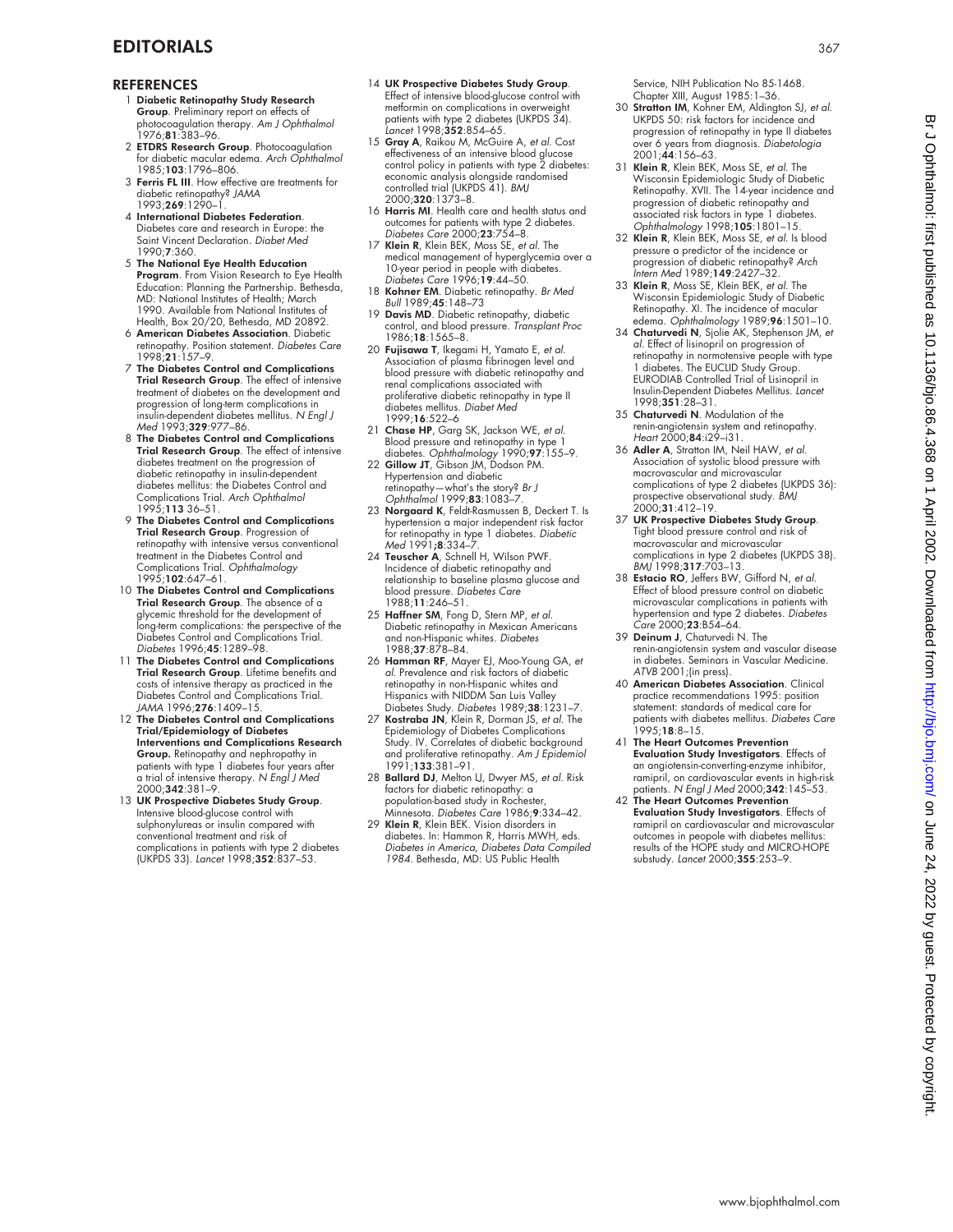#### Uveal melanoma

# Anti-angiogenic therapy for uveal melanoma—more haste, less speed

...................................................................................

## A W Stitt, T A Gardiner

Tumour angiogenesis is a key concept that supports investigations in a range of clinically relevant research areas

...................................................................................

**V** ascularisation is critical for the support of substantial tumour growth.<br>For a wide range of tumours, a complex microvasculature, accompanies, the port of substantial tumour growth. For a wide range of tumours, a complex microvasculature accompanies the transition from hyperplasia to neoplasia, a progression from low to high grade classification and enhanced metastatic capacity. The pioneering work of Folkman and Warren and Shubik outlined the critical importance of "tumour angiogenesis" to an initially sceptical field as far back as the late  $1960s$ <sup>12</sup> Folkman's struggle to have this hypothesis supported has been recently portrayed in a fine biography by Robert Cooke.3 Thirty years on, it is now accepted that most tumours require a complex microvasculature in order to grow beyond approximately 1–2 mm in diameter. The belief that their essential, and potentially labile, vascular supply represents a chink in the tumour armour has precipitated an ever growing raft of research. Indeed, tumour angiogenesis is a key concept that supports investigations in a range of clinically relevant research areas such as the diagnosis and prognosis of cancers, discovery and molecular characterisation of new angiogenic factors, the identification and therapeutic potential of endogenous anti-angiogenic agents, and characterisation of tumour specific vascular markers.

Pathogenic angiogenesis is a well known phenomenon to ophthalmologists and vision scientists since it is the underlying basis of many important ocular diseases such as retinopathy of prematurity, proliferative diabetic retinopathy, and the wet form of age related macular degeneration. Not surprisingly, angiogenesis is also thought to be a central event in growth of ocular neoplasms, none more so than uveal melanomas, where a high tumour vascularity index carries increased risk of metastasis and poor prognostic outcome. They are also known to precipitate secondary neovascularisation of the retina and iris. However, there are significant and extensive gaps in our knowledge of uveal melanomas and their secondary effects. We are still seeking answers to key questions such as what exactly is the cellular and molecular basis of angiogenic growth in these tumours, how does this affect

remote, non-involved ocular tissues such as the retina, and what target(s) represent the best therapeutic options for future development?

Angiogenesis is... thought to be a central event in growth of ocular neoplasms... where a high tumour vascularity index carries increased risk of metastasis and poor prognostic outcome

In this issue of the *BJO*, Boyd *et al* (pp 440 and 448) present data that confirm an important role for vascular endothelial growth factor-A (VEGF-A) and, to a lesser extent, basic fibroblast growth factor (bFGF) in angiogenic growth in and around uveal melanomas. Using a range of approaches, they assayed these factors in ocular fluids and postmortem specimens from patients, grew co-cultures of tumour cells and endothelium in vitro, and concluded that anti-angiogenic therapy may be a worthwhile approach for treatment of eyes harbouring uveal melanomas. In many of these tumours VEGF-A was expressed at high levels, and this was especially true in patients who developed secondary retinal and iris neovascularisation following ionising radiation treatment of their tumours. VEGF-A expression was shown to be particularly high in the ocular fluids of this subset of patients and Boyd *et al* conclude that this phenomenon makes the case for anti-VEGF-A treatment as an adjunctive therapy in the treatment of uveal melanoma and secondary neovascularisation. While this may be so, the authors acknowledge that the situation is still extremely complex and interpatient variability remains surprisingly high. Furthermore, it should be considered that increased levels of VEGF following irradiation of the tumour could represent a classic response to tissue hypoxia following enhanced destruction of vascular endothelial cells that, in the case of melanoma, may be more radiosensitive than the tumour they serve.

While anti-angiogenic therapies continue to be developed at an ever increasing pace, it is perhaps worth considering the pros and cons of such approaches. As a case in point, uveal melanomas carry a serious risk of metastasis and enucleation remains a necessary, if last resort, option. Therefore, there are real pressures to take radical steps that may reduce growth and metastatic potential of these aggressive tumours and prevent secondary neovascularisation. Agents such as anti-VEGF antibodies, VEGF receptor or integrin antagonists, VEGF aptamers, matrix metalloproteinase (MMP) inhibitors, antisense oligonucleotides to growth factor mRNAs, and established drugs such as thalidomide are already in various stages of clinical trial and may offer therapeutic benefits. Given the proliferation of these anti-angiogenics and the prolonged nature of many trials we will soon discover the validity of such an approach. However, it should be considered that growth factors such as VEGF-A represent single members of highly complex and interrelated families, many of which can also contribute to ocular angiogenesis. Even more importantly, many of these peptides are proved survival factors, especially in the retinal microvasculature.<sup>45</sup> and their effective depletion in a delicately balanced system could have serious long term and unwanted vasodegenerative effects in non-target tissue. Another potentially negative consequence of an anti-angiogenic strategy for

uveal melanomas and/or secondary neovascularisation, especially as an adjunct to radiation therapy, may be the inadvertent promotion of a more aggressive tumour phenotype. It has been demonstrated in various malignant tumours that induction of hypoxia, by restricting vascular supply, may actually promote selection of hypoxia resistant tumour cells with decreased apoptotic potential. An initial reduction in tumour size may be followed by a more malignant counterpart (for a review of this concept see Hockel and Vaupel<sup>6</sup>). It is clear, therefore, that during treatment of the neovascular consequences of uveal melanomas with anti-angiogenics, their effects on tumour growth and stability will need to be carefully monitored. In addition, recent evidence also points towards antiangiogenic therapy (in particular through blocking VEGF-A bioactivity) that serves to "normalise" tumour vasculature, which in turn promotes effective delivery of oxygen that is essential for efficacious radiotherapy.<sup>7</sup> In short, it may be important to make use of anti-angiogenic approaches in a carefully planned and titrated manner that can enhance therapy of solid tumours.

Uveal melanomas represent a serious ocular problem and much research is needed in order to advance the established ophthalmic approaches to these